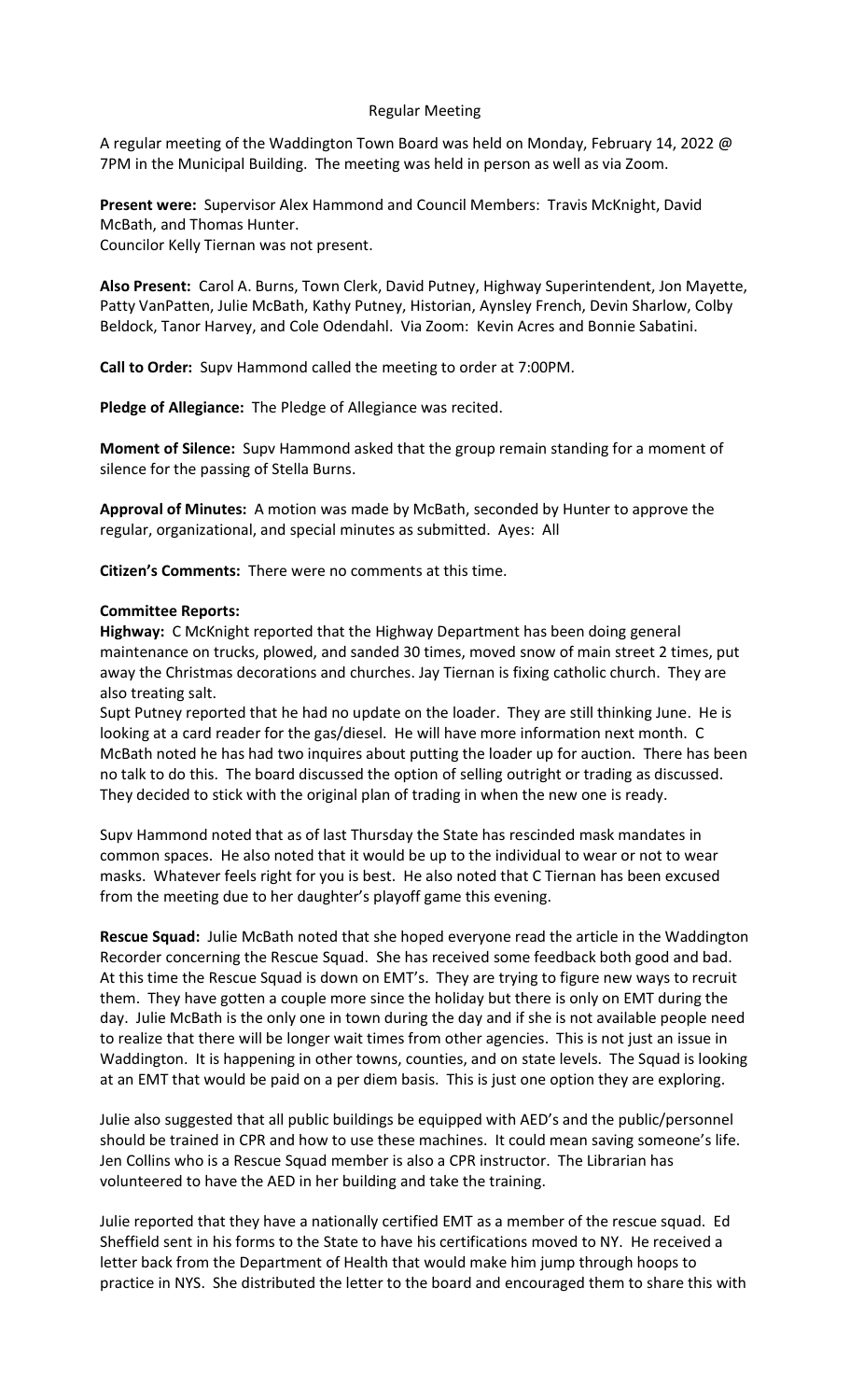any State Politicians so they can be aware of the issues facing the EMT's. The State needs to come up with some sort of incentive for people to become volunteer first responders. Suvp Hammond asked Julie what the percentage of calls is that are not true emergencies. Julie noted that less than 50% are actual emergencies. She also noted that the Rescue Squad has put the search for a new ambulance in 2022 on hold. They are going to wait a year to see where things go. Supv Hammond thanked the Squad for all they do and to please keep them advised of the situation.

Rescue Squad Contract: Supv Hammond reported that the Rescue Squad contract was up for renewal. They are not asking for an increase. There were a couple of word changes to the document such as dates and that either party may notify the other in writing on or before the 1<sup>st</sup> day of August that it elects to terminate or modify the contract on December 31<sup>st</sup> of that year.

# Resolution #19

Motioned by: McKnight

Seconded by: Hunter

RESOLVED, that the Waddington Town Board does hereby agree to renew the contract with the Waddington Rescue Squad for a period of three years commencing 1/1/22 and ending 12/31/24. Ayes: All

Rescue Squad Lease: Supv Hammond reported that the Rescue Squad lease with the Town was originally signed in 1993 for 10 years. It was renewed in 2009 and then as specified in the contract would renew every three years after. He spoke with Julie, and they thought that the three years would be good as it would run parallel with the contract. The only other change they have requested would be that the town take over the maintenance of the roof on the new addition that was built when they moved into the building. The board had a discussion as to what constitutes the outside of structure of the building. A motion was made by McKnight, seconded by McBath to table a decision until the March meeting. The board members will do a walkthrough to see the condition of the building.

Volunteer Services Tax Credit: It had recently been brought to the attention of the members of the Rescue Squad and Fire Department that there is a tax exemption that they can apply for on their taxes. This has been in effect since 2006. It was noted that the exemption on taxes amounted to approximately \$93. There is also an exemption that a volunteer can receive on their state income taxes which credits them with \$200. The Assessor was contacted regarding these exemptions. Upon his research of the local law and State tax exemption it was determined that a volunteer can not take both exemptions. It is one or the other.

Library: Bonnie reported that she has volunteered the library to have an AED in tis building. Employees would be trained in the use of the machine. She also has a medical background that would help in these situations. She reported that the HVAC system is being installed. The library received \$3,500 from Mark Walczyk's office. It is called bullet aid and was deposited directly into their account. After discussing with the Bookkeeper, they decided to transfer it into the Town Hall/Library improvement account so that it doesn't directly affect their budget. It will be used when paying for the HVAC system. She has been busy with the annual report. She has received a \$2,000 stipend for classes for seniors. She is piggybacking with Kathy Putney to do some ancestry training. They received a \$500 grant from NCLS for the story walk. She is again working with Kathy Putney to make a permanent story walk that is interactive for kids with the history of Waddington and the Seaway. She is in the planning stages of the teen maker space. She has talked with Russ about the summer reading program and will be working with them on this.

The boiler is working. The pail is not filling up with water. Frank Davey changed the filters. The valve was rusted, and he decided to wait until warmer weather to replace it so that it didn't break. She has contacted Barkley's for an estimate for a security panel temperature gauge that would sense extreme heat/cold.

They have put out a general survey to the community looking for information about programs, schedules etc. for the library. It can be filled out online or in person at the library.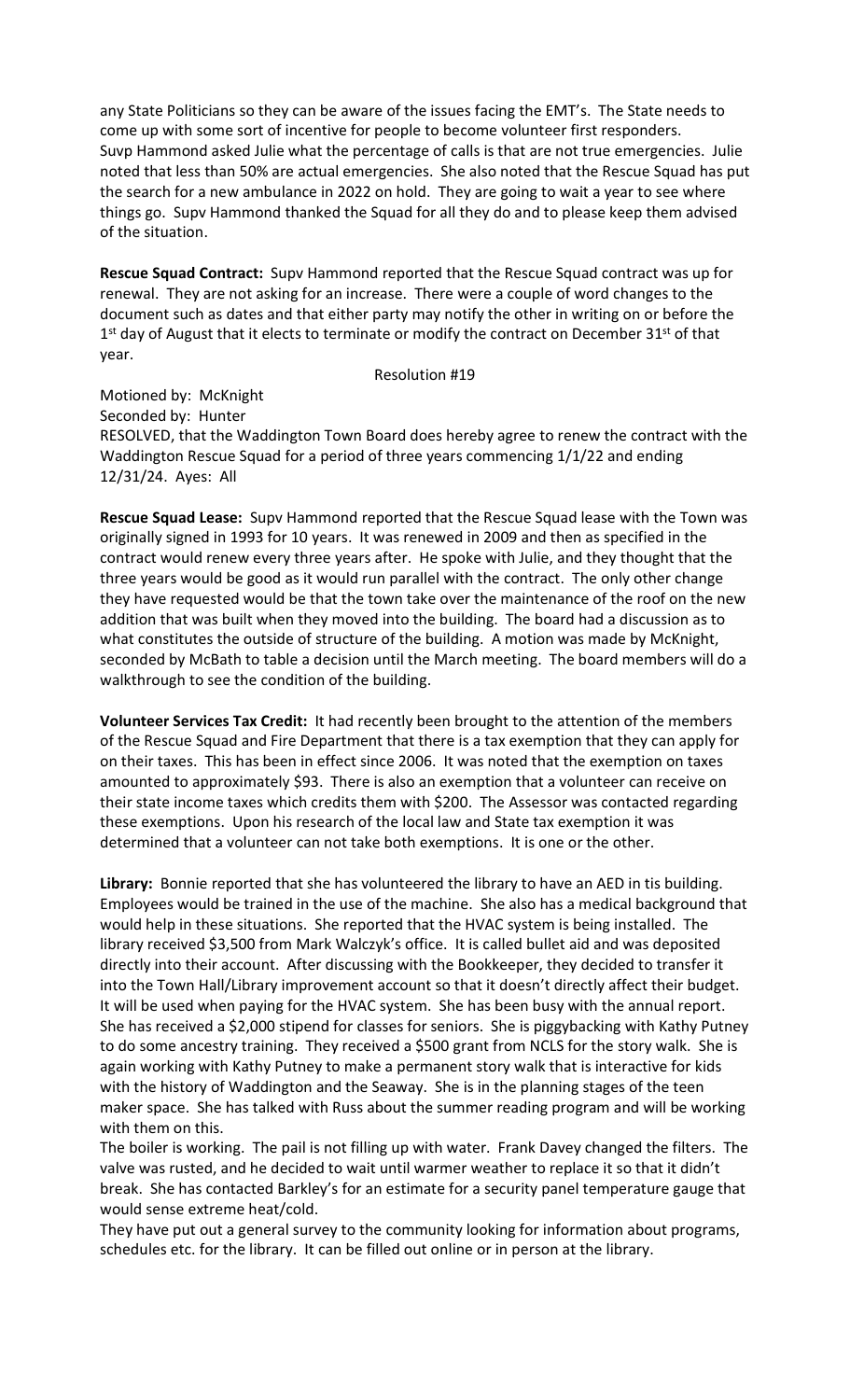Grants/Alternative Revenue: C McBath reported that they will be installing the fire alarm system beginning this week. They will meet Supt Putney tomorrow. They were able to pull equipment from another job to install ours.

USDA Grant: working on the paperwork for the application. He gave the clerk a list of items they will need. Financials, bank quotes etc. It will take a couple of weeks to get this all together.

#### Resolution #20

Motioned by: McKnight Seconded by: Hunter

RESOLVED, that the Waddington Town Board does hereby authorize Supervisor Hammond to sign grant paperwork to apply to the USDA for the purchase of a new payloader. Ayes: All

ARPA: C McBath reported that he attended an ARPA webinar slide program. The final rules are more lenient than originally reported. The drainage plans have been received from Rob Campany. The Board discussed putting the project out for bids. The inside work will be the only thing bid. The Town will be doing the outside work.

Resolution #21

Motioned by: McBath

Seconded by: Hunter

RESOLVED, that the Waddington Town Board does hereby agree to solicit sealed bids to do the interior floor drain work in the town barn. This will consist of removing the existing drain and slab and installing new drain and slab as per the drawings from Fourth Coast Engineering. Bids will be received until 7PM, March 14<sup>th</sup> at which time they will be opened and read publicly allowed. The Town reserves the right to reject any or all bids. Ayes: All

Iroquois Land: C McBath noted that he had read through the SEQRA that had been submitted for the Iroquois lands. There were several items he noticed that he had questions on. He listed the items and page numbers.

Page 2: other agencies need approval from ST Lawrence County and Town Planning Board not checked.

Page 3: C4C- lists the fire department but not the rescue squad.

Page 5: new sewer water lines may run through wetlands. There are no lines proposed for project.

Page 11: Didn't carry over

Page 12: protected habitat site for bald eagle/northern harrier.

Supv Hammond asked C McBath to send a list and he will get Rob on a phone call to talk about the issues.

The board discussed the updated swallow bluff owned by the DEC. It was noted that it is now 175'. It was suggested that Supv Hammond get an overlay on the map of the suggested subdivision to be sold.

C McBath submitted the updated survey that the board had discussed. The clerk reported she had gotten a mailing list of parcels from Real Property. After taking out the duplicate properties there are 1112 parcels. To mail with our regular mail it would cost \$590. The Town receives a reduction of .05 by using the postage meter. If we look at bulk mailing it wouldn't be feasible because there is a \$265 fee just to get the permit that is charged annually. With the fee and the postage, it would cost approximately \$620. Supv Hammond noted that the Waddington Redevelopment Association has a bulk mailing permit. He will contact Mark Scott to see if he would be willing to allow the town to use their permit.

Cemeteries/Safety: C McKnight noted they have tried a couple of times to get together but couldn't set it up when everyone was available. They will try again this month.

Recreation: The Committee met 1/31/22 Items discussed were cheerleading/ballet, summer reading program, summer recreation program (including the beach), Whitaker Park/Arena updates, the walking trail and skating. There will be several positions posted for the summer programs. Thanks to Rob Arquiett and Mike LeClair for helping with the outdoor ice rink. Chris Reagan has resigned from the Committee and is recommending Jeff Rupert as a replacement.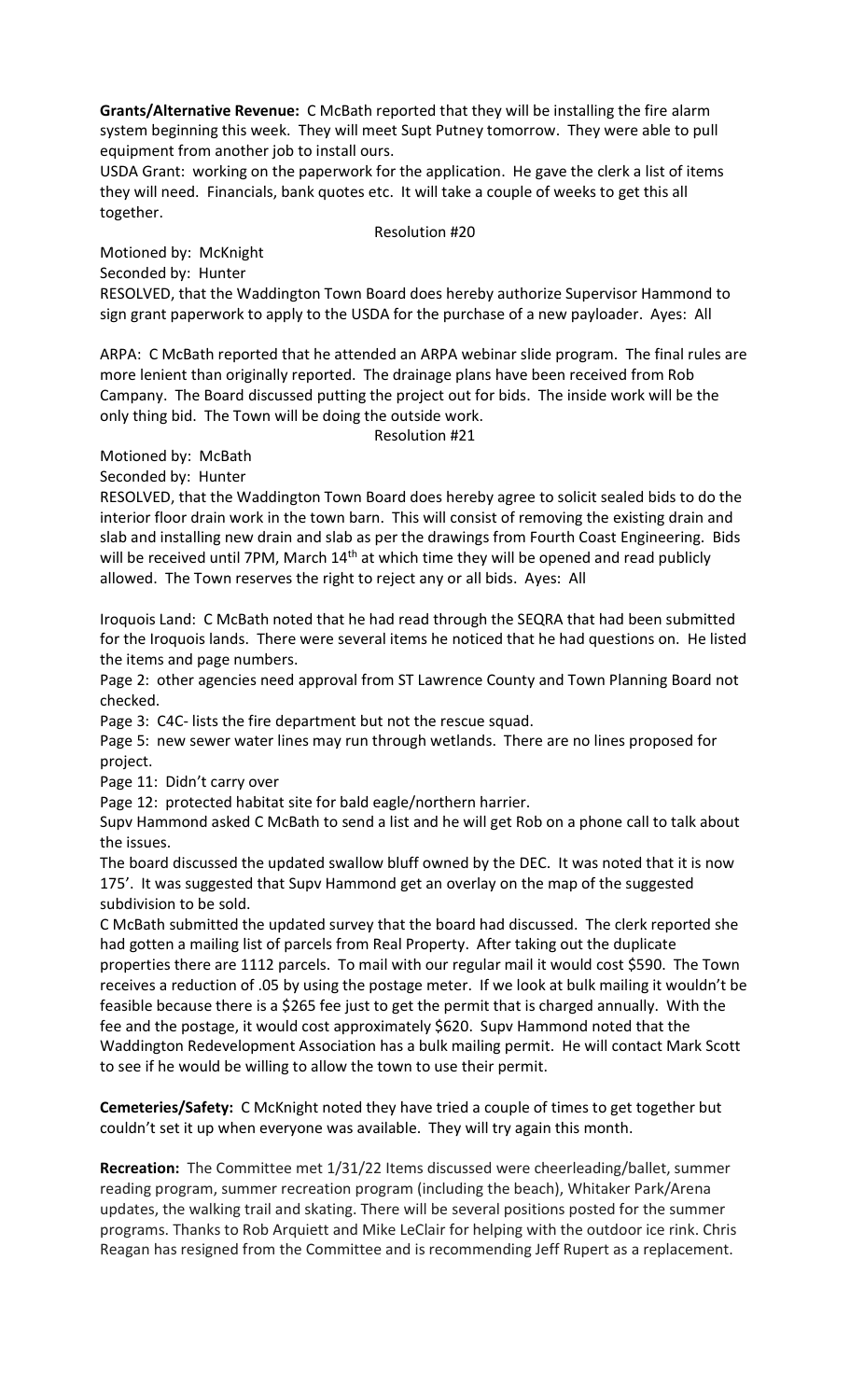C McBath asked where we stand on the weeds at the beach. If the weeds are not taken care of the beach will not be able to open this year. Supv Hammond reported that he has brought this up at the Local Government Task Force meeting. The Town of Massena is on board with the project. They are having issues as well. He has spoken with both Jeff Farrell and Bryan Terry. They are working with the DEC. He will follow up with Rob Daley from NYPA.

Museum: Kathy Putney reported that they have completed the cleanout of the Moore House. The garbage has been taken away. The St Lawrence Skiff has been taken to Jeff Tiernan's Barn for safe storage. They will have the grindstone and anchor moved over to the Episcopal Church. They have been going through boxes and organizing and scanning picture. She is looking at a software named Pass Perfect. It is used by museums. They didn't have meetings in January and February but will resume with their meeting being March  $15<sup>th</sup>$  @ the old town hall. They will be setting up an executive committee that will be working on plans specifically related to the new museum. She has been working with Bonnie at the Library to put together some programs for adults and story walk programs. The Historical Association has been meeting to develop a calendar of events for the year.

Local Government Task Force: Supv Hammond reported that the Local Government Task Force met for the first time in 2022. Mayor Zagrobelny has been voted in as Chairman going into negotiations with NYPA. Louisville Supervisor Larry Legault has been voted Vice Chairman. New members include Mayor Greg Paquin, Massena and Supervisor Sue Beller, Massena.

Court Security Officer: C McBath reported that the new Court Security Officer Scott Hough met with Justice Robinson, and Kerri O'Bryan to discuss some standard operating procedures and how they would like to handle court sessions. Everyone should be screened; bathrooms should be checked. Scott has some good ideas for the streamline process and standard operating procedures to maintain order. The Town Attorney should review the operating procedures.

Generator Update: They are still waiting for the switches. They should be here in March.

Old Town Hall elevator: The Clerk reported that she had been told they would have an affirmed date for repair within the next two weeks.

Christmas Church Displays: The Town Clerk reported that she had sent letter to the churches and put an article in the Town Recorder to try to find someone to repair the churches used at the four corners. Jay Tiernan has taken the St Mary's Church for repair. Toby Bogart volunteered to do the work for the rest of them. He asked if the Town had a budget for supplies. The Board noted they should have Toby look at them to see what needs to be done and come up with a cost estimate. They also discussed the possibility for a scout to do them as an Eagle Scout project.

Recreation Resignation: Chris Reagan sent a letter of resignation from the Recreation Committee. He has suggested Jeff Rupert to fill the position since he has three boys in the recreation programs.

# Resolution #22

Motioned by: Hammond Seconded by: McBath

RESOLVED, that the Waddington Town Board does hereby accept the resignation of Chris Reagan from the Recreation Committee.

FURTHER RESOLVED, that the Waddington Town Board does hereby appoint Jeff Rupert to the Recreation Committee for a term of 5 years. Ayes: All

Grievance Board: Supv Hammond reported that Don Verville has contacted the Clerk and noted he did not want to be reappointed to the Grievance Board. The board will have to find someone to replace him as soon as possible as they must attend training and Grievance Day is in May.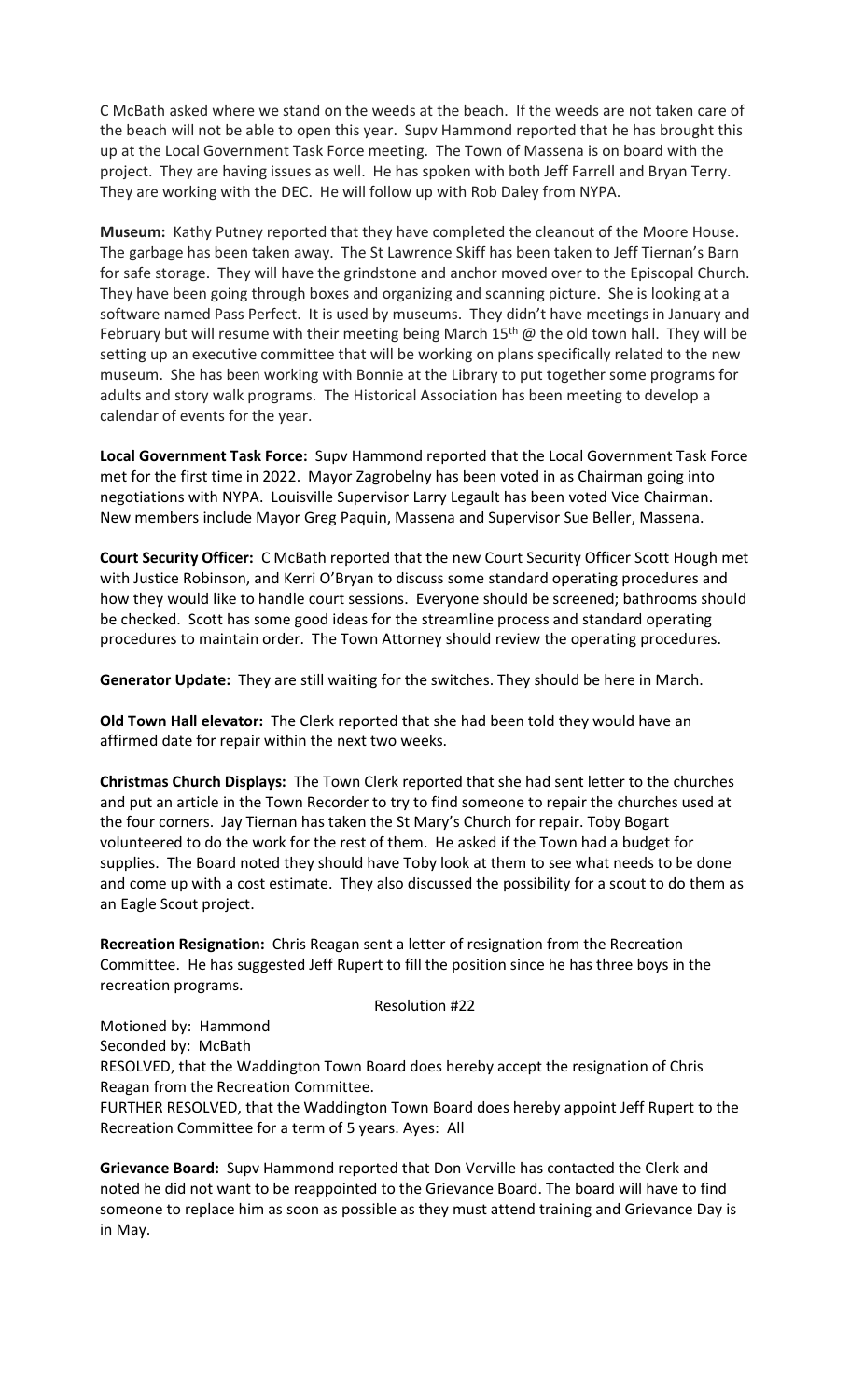Justice Audit Committee: Supv Hammond reported that he is looking for a couple of board members to conduct the annual book audit with the Town Justice. C McBath noted he would be willing as he did it last year. C Tiernan also noted she would work with him. Supv Hammond thanked them.

Dog Pound Contract: Supv Hammond reported that the dog pound contract was up for renewal. He noted that he has had people complaining that the Town takes our strays to a place in Gouverneur when we have the Potsdam Humane Society close by. He noted that the Town of Madrid just signed a contract with the Potsdam Humane Society in the amount of \$2925 per year. This allows any residents in Madrid to turn in an animal without a fee. The current contract with Moyer in Gouverneur only charges if we bring a dog in. It is \$15 per day. They are held for 5 days and if the dogs are not claimed they are adopted out through another agency. The board asked how many dogs have been taken to the Pound. Clerk noted there were 2 dogs taken. Discussion was held and the board noted that the fee through our current pound is quite a bit different than Potsdam.

Resolution #23

Motioned by: McKnight Seconded by: McBath RESOLVED, that the Waddington Town Board does hereby agree to renew the contract for dog pound services with Daniel Moyer. Ayes: All

Agricultural Land Bids: The clerk reported that the Agricultural land permits were due to expire and should be bid for the March meeting. They are rented for a 10-year period. They currently are 2 years over due to meetings and regulations with Covid. The board asked if the properties were all owned by the Town. The clerk noted some are still in Power Authority hands but have been contracted for agricultural. Supv Hammond noted that there is a parcel right on the river that would make a great spot for dry camping. C McKnight noted that the town should get one project completed before we make a hasty decision on a second one. We should see how the Leishman Point campsites go first. The board held further discussion. The clerk will post the parcels on the website so the public can see what is available. A motion was made by Hammond, seconded by McBath to table a decision until the March meeting.

Christmas Decorations: The Board has been asking the Clerk to get some estimates for replacement of the Christmas decorations on the telephone poles. She reported that the company that they have dealt with over the years is having a 33% off sale that ends February 28<sup>th</sup>. To replace the 31 pole decorations with new silhouette LED decorations would cost \$12,200. The Clerk reported that she purchased the decorations that we have now in 2002 & 2003. At that time, they cost approximately \$6,500. Discussion was held.

Resolution #24

Motioned by: Hammond

Seconded by: Hunter

RESOLVED, that the Waddington Town Board does hereby approve the purchase of 31 new silhouette LED pole decorations in the amount of \$12,200;

FURTHER RESOLVED, that because this is a one time purchase the money will be taken from the NYPA Money Market Account in Upstate Bank. Ayes: All

Third Party Audit: The board discussed having a third-party audit done for the Town. The last NYS audit was done in 2000. The annual report is submitted yearly. The Comptroller's Office reviews and determines if a town is financial trouble and will schedule an audit accordingly. Over the years the Town has screen shot audits on by the Pinto Associates in Potsdam. The Clerk will contact them to see what an audit would consist of and an estimate so the board can make an informed decision.

NYS Woodburning Legislation: In 2019 the DEC suggested reducing wood burning by 40% by the year 2030. There has been talk that this issue is on the State Assembly floor for consideration. C McKnight would like to see the Town pass a resolution opposing such legislation. Discussion was held and Supv Hammond and C McKnight will draft a letter to be sent to the Assembly, Senate and Governor's Office